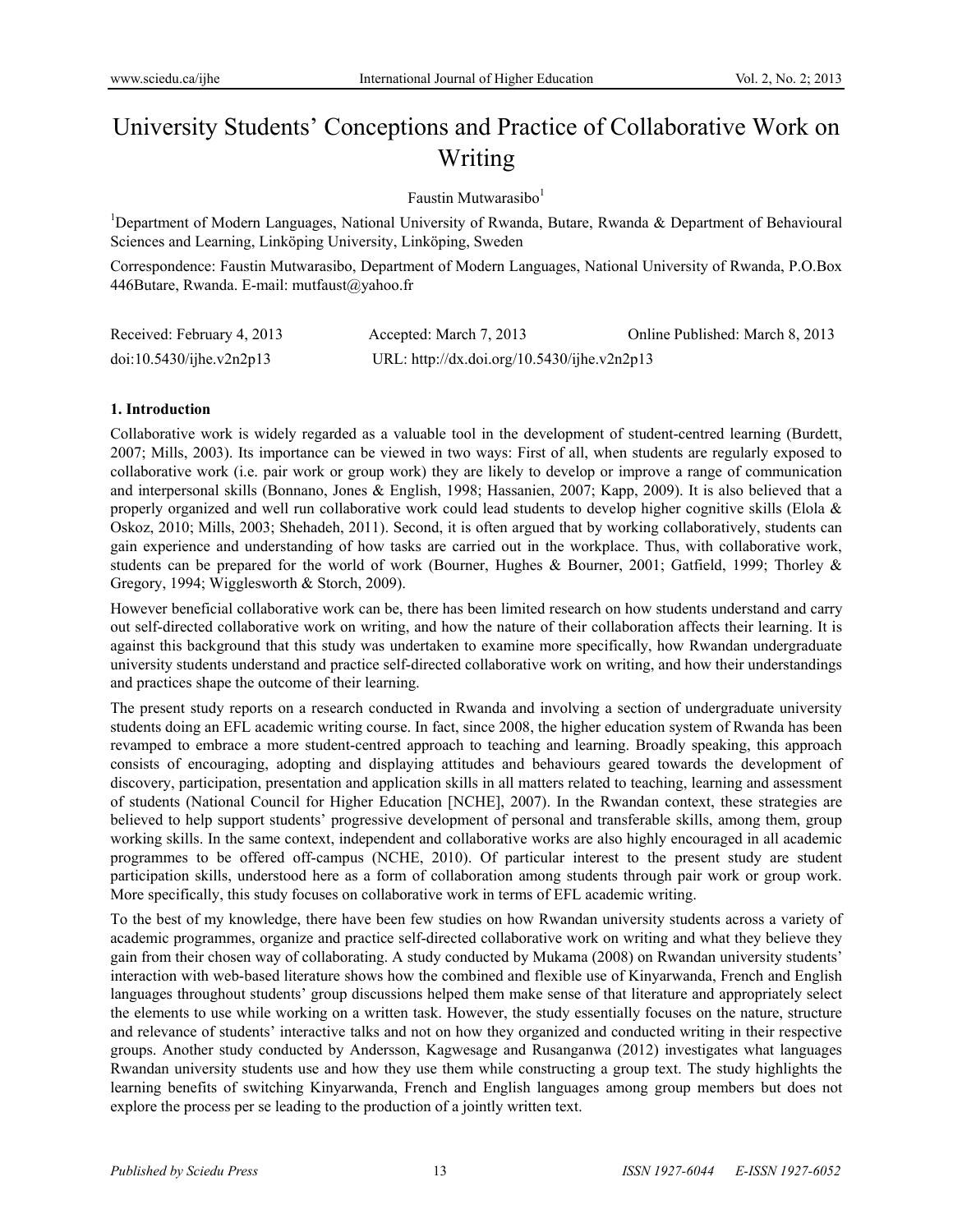Beyond Rwanda, the seminal studies by Reither and Vipond (1989), Saunders (1989) and Storch (2002) were found to squarely focus on students' self-directed group writing and the patterns of collaboration, the perspective also shared by the present study. All three studies seem to confirm that when students organize group writing by themselves, they are likely to resort to a number of collaborative patterns which give way to different forms of learning. This implies that collaborative writing members also benefit differently from their preferred patterns of collaboration. In the ensuing lines, some patterns of collaboration developed by the three researchers are explored in terms of EFL academic writing.

## **2. Patterns of collaboration in EFL academic writing**

To understand university students' collaborative work, especially in the area of EFL writing instruction, Reither and Vipond (1989) designed a reflective paper discussing the collaborative nature of producing a research article and how that process could be implemented in an EFL writing classroom. In their paper, the authors outline three forms of collaboration, namely, *coauthoring*, *workshopping* and *knowledge making*.

In Reither and Vipond's terms, *coauthoring* means working with each other, accomplishing things together that neither could have accomplished alone. In other words, *coauthoring* denotes a highly interactive style of collaborating. As for *workshopping*, it was used by the authors to refer to some form of extended collaboration. In terms of EFL writing, *workshopping* implies handing over the work in progress to classmates or colleagues for comment and feedback (spoken or written). Thanks to this feedback, the writer can then revise his/her writing. When this form of collaboration is initiated among EFL writing groups, it eventually looks like a writing workshop.

The third form of collaboration for Reither and Vipond (1989) is *knowledge making*. This is rather an indirect form of collaboration. *Knowledge making* implies that writing is a process of participating or collaborating in the construction and reconstruction of the already existing knowledge. In other words, when we write, we do not make our meanings alone but rather in relation to the meanings of others who have contributed to the same field of knowledge. *Knowledge making* also applies when students read and use literature from a given field of study in their writing. In this case, they learn values, conventions, forms of argument and evidence of that field, which would enable them to have a place in a specific knowledge community. Applied to an EFL writing context, only *coauthoring* and *workshopping* would readily convey the type of learning to be sought by student writers. In both collaborative forms, students would physically make meaning together, directly learn from one another as well as teach, support and sustain one another.

Other patterns of collaborative writing have been developed by Saunders (1989). In his critical review of research on collaborative writing tasks and peer interaction, he identified five collaborative writing tasks that students could indulge in and the corresponding types of learning outcomes they may help to achieve. These tasks were referred to as *co-writing*, *co-publishing*, *co-responding*, *co-editing* and *writer-helping.*

According to Saunders (1989), *co-writing* happens when a group of peers share ownership of the text and collaborate, interact and contribute together throughout the planning, composing, reviewing and correcting stages of writing. *Co-publishing* occurs when students as a group, divide up the writing task among group members and compose their parts of the text individually. However, group members collaborate at the planning, reviewing and correcting stages of writing to produce a final collective document. In *co-publishing*, there is some division of labour: Group members share ownership and responsibility for their collective document but their specific contributions are maintained.

As for *co-responding*, participants do not share ownership of the final texts. They plan and compose individually, and only interact and help one another at the reviewing stage of writing. At this stage, students share their drafts with their chosen peers, who in turn respond. Thus, collaboration among *co-respondents* is only reflected in the way each trusted student assumes the dual role of being a writer and a critical reader for his/her peers' writing. This form of collaborative writing is exactly similar to that of *co-editors*. The latter are expected to interact and help one another only at the correcting stage of writing, that is, proofreading and editing of individual drafts.

Finally, *the writer-helpers* are so called because they do not have any designated stage of collaboration during the writing processes. In other words, student writers are the sole owners of their texts but may seek help at any point of their writing activity. This help is not necessarily reciprocal, that is why there is no collaboration as such in the writer-helper relationship.

The third and relatively new conceptualization of collaborative writing and the resulting learning outcomes was suggested by Storch (2002). In her study of the nature of pair interactions in an adult ESL classroom in an Australian university, she came up with four distinct patterns of pair interactions, namely *collaborative, dominant/dominant, dominant/passive,* and *expert/novice* collaborative patterns. These patterns were determined according to the most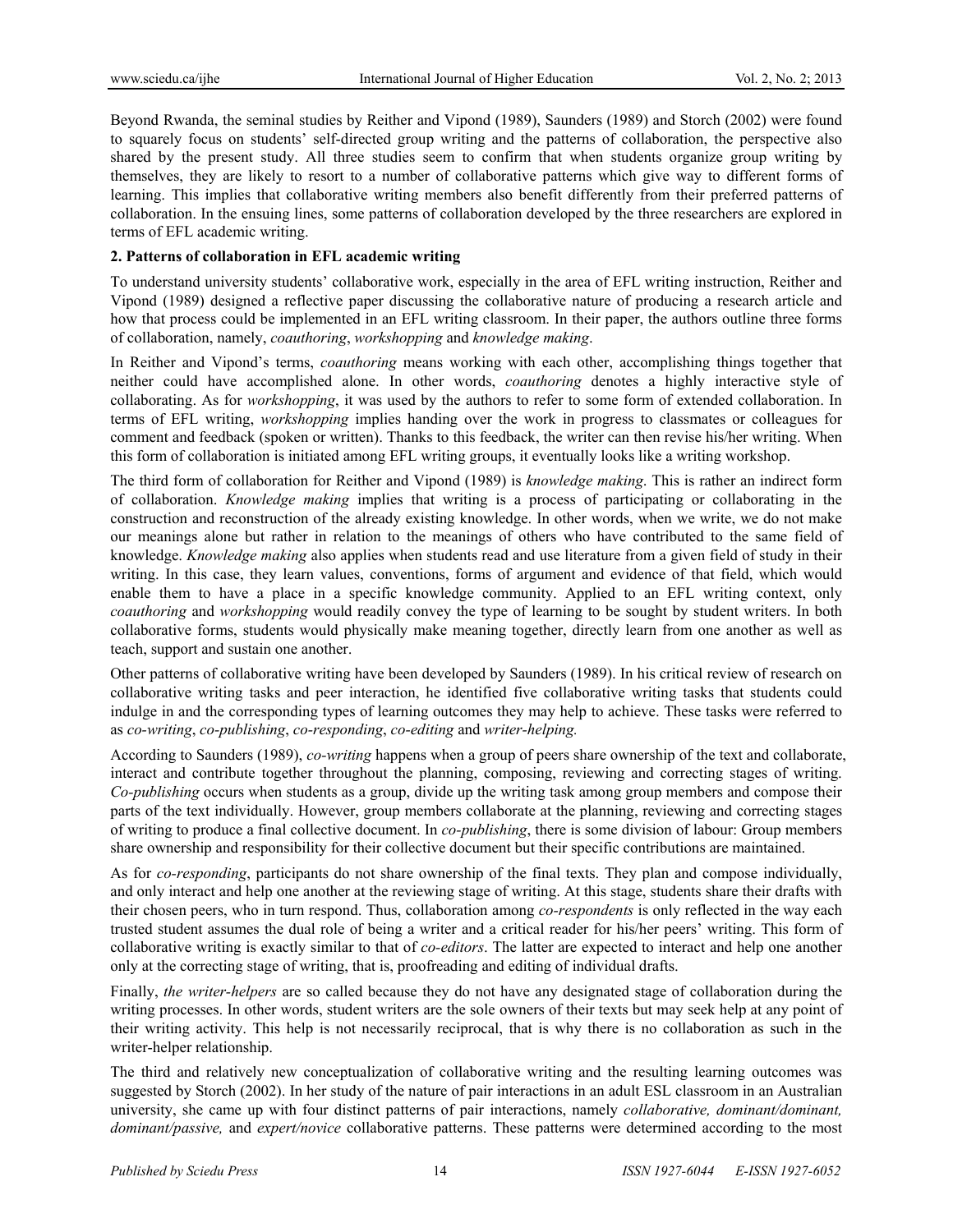evident roles assumed by pair members across nine different collaborative writing tasks accomplished during one semester.

A *collaborative* interaction refers to a pair that worked together on all parts of the writing task by contributing, discussing and accepting each other's ideas. The *dominant/dominant* interaction denotes a pair that equally contributed to the writing task but whose members could not agree with each other's contributions. This pattern of pair interaction may be assimilated to the *co-publishing* situation (Saunders, 1989), in which there is clear division of labour among collaborating participants. In the *dominant/passive* interaction, one participant dominated the whole task while the other one simply remained passive. In this pattern of interaction, there tends to be little negotiation between the participants. In the *expert/novice* encounter, one participant seemed to take control of the task as an expert but also actively encouraged the other participant (the novice) to contribute.

As Storch (2002) indicates, some patterns of peer interaction are more conducive to learning than others. From the data analysis she made of the abovementioned peer interaction patterns, Storch found out that there were tangible instances of co-construction and transfer of knowledge about ESL writing and grammar in the *collaborative* as well as in the *expert/novice* interaction patterns. In the *dominant/dominant* and *dominant/passive* patterns, instances of knowledge development were hardly visible.

In a similar way, Li and Zhu (2013) conducted research on the students' patterns of online interaction in small writing groups in one Chinese university. Three distinct patterns of interaction among group members were detected, namely *collectively contributing/mutually supportive*, *authoritative/responsive*, and *dominant/withdrawn*. Just like in Storch's (2002) study, it was noted that these patterns influenced the students' perceived learning experiences. Thus, the *collectively contributing/mutually supportive* group was reported to have experienced most learning opportunities.

The learning benefits of effectively collaborating groups are also reported in the studies carried out by Storch (2005), Wigglesworth and Storch (2009), Shehadeh (2011), and Dobao (2012). In her study on the comparison between the texts produced by students writing in pairs and those writing individually in an Australian university, Storch (2005) found out that pairs produced shorter but better texts considering task fulfilment, grammatical accuracy and sentence complexity. At the same time, the study indicates that most students (11/16) manifested a positive attitude towards the collaborative writing experience even though the remaining ratio (5/16) expressed reservations. In a subsequent study within the same context, Wigglesworth and Storch (2009) noted that the texts produced in pairs showed more grammatical accuracy in comparison with the texts produced individually.

In a different context, Shehadeh (2011) examined the differences in language accuracy, content and organization between texts written in pairs and those written individually among university students in the United Arab Emirates. On the whole, the researcher found that the effect of writing in pairs was significant for content, organization and vocabulary. This led him to conclude that collaborative writing had an overall significant effect on students' second language writing (i.e. English in this case). Like in Storch's (2005) study, most students who worked in pairs admitted having enjoyed the collaborative experience.

Finally, a more extended study was conducted by Dobao (2012) who compared individual, pair and group writing among a section of American university students. The results show that the texts completed in groups were linguistically more accurate than those composed either individually or in pairs. Besides, it was observed that collaborating students were able to solve some problems related to English as a foreign language and thus construct new knowledge. All the above examples serve to show the relevance of investigating students' reflections on their experiences of collaborative work.

## **3. Self-directed groups and their stages of development**

Researchers in the area of group dynamics assert that successful self-directed groups tend to go through certain stages of development, which in turn, may influence the way group members collaborate. According to Tyson (1998), there are six stages that self-directed groups may evolve into even though in a non-linear manner. These are pre-group, forming, storming, norming, performing and termination stages. The *pre-group* stage is the period before the first meeting of the group, when members are still discussing who else will be involved, who will be the leader, which resources will be available and what the task will exactly be. The *forming* stage is when group members come together for the first time while the *storming* stage is when personal agendas are revealed and members start to assert or defend their individuality. As they reach the *norming* stage, members begin to be tolerant of each other's differences and accept to work as a group. At this stage, group cohesion increases, norms are established and harmony settles in. With the group structure and identity formed, group members reach the *performing* stage by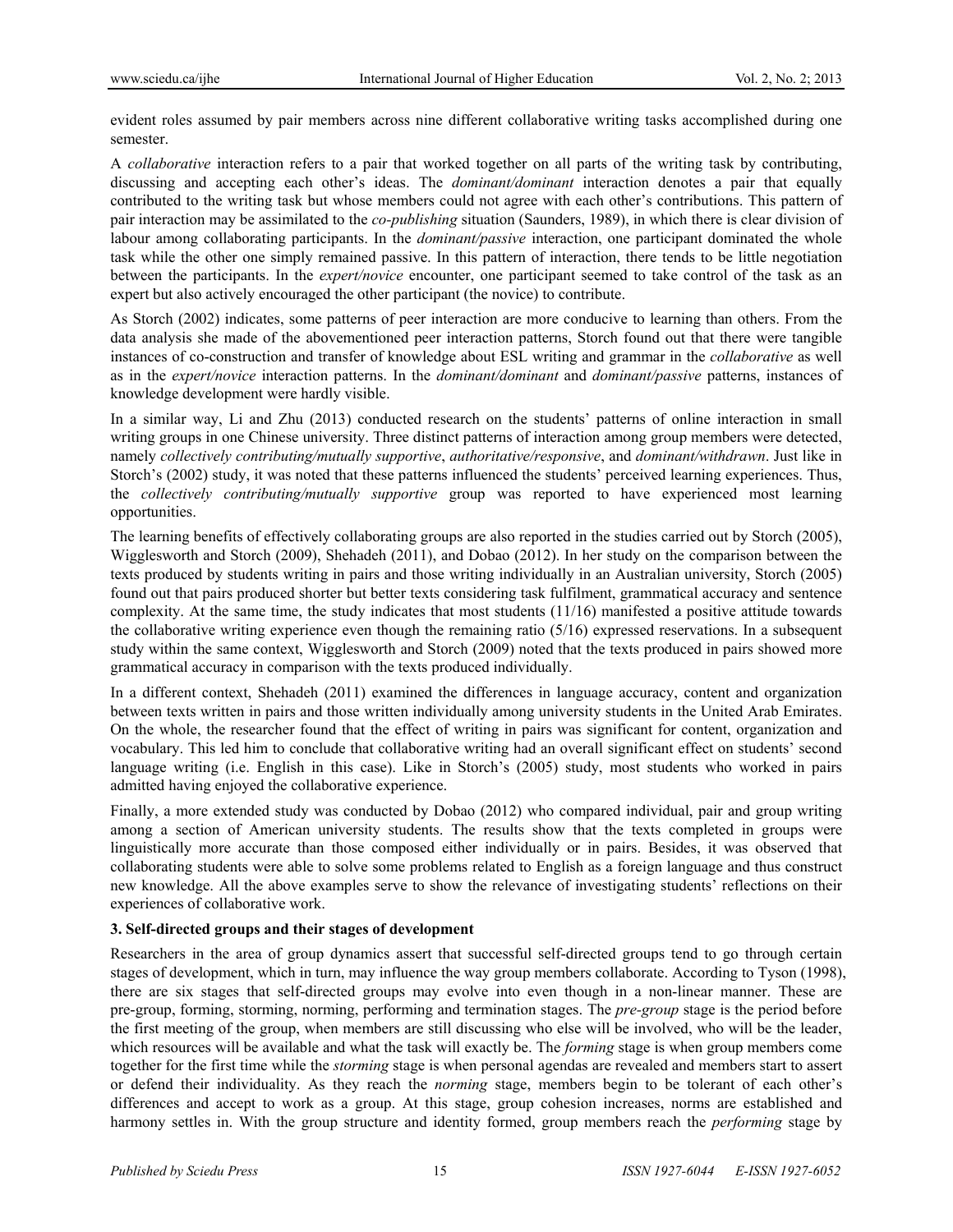fulfilling roles that enable them to achieve productivity. Finally, there is the *termination* stage which includes checking out goal achievement, ending, disbandment and departure, and making plans for the future. As a reminder, not all these stages are observable in any self-directed group, nor do they necessarily occur in a linear fashion. In practice, some stages may be skipped while others may be combined.

In their conceptualization of the stages of development of self-directed groups, Shimazoe and Aldrich (2010) only considered three stages, namely a *design and development* stage, an *operations* stage, and an *output and disbanding* stage. At the first stage, group membership and size are decided, members meet for the first time, define their goal and set up rules and strategies needed for them to work as a group. As the name itself suggests, at the *operations* stage, group members perform group tasks according to the plan they have devised themselves. At this stage, they may decide on the collaborative pattern that works best for them, that is, the one which would help them attain the desired outcome. Finally, the *output and disbanding* stage simply means that group work activities reach an end and that a sense of achievement at the individual and group levels is felt. Looking back at Tyson's (1998), and Shimazoe and Aldrich's (2010) stages of development of self-directed groups, we may conclude that the collaborative patterns preferred by group members can be discussed and decided on at any stage except the final one. This again shows the close connection which exists between the stages of group development and the patterns of collaboration chosen by group members.

In view of the abovementioned perspectives on the patterns of collaboration in writing and their varying impact on student learning, the present study aims to explore how undergraduate university students in a Rwandan context carry out a self-directed group writing task and what they are likely to gain in terms of the collaborative patterns they choose. Three research questions underpin this study, namely: (1) How do groups of students carry out self-directed writing tasks? (2) Which patterns of collaboration do they resort to in their writing? (3) By virtue of the collaborative patterns they choose, what do students say they gain?

## **4. Methods**

## *4.1 Settings, Participants and Ethical Considerations*

The study was conducted in one higher learning institution in Rwanda in 2008 and involved 16 second year undergraduate students (13 males and 3 females), divided into groups of four. The class was originally composed of 24 students enrolled in the discipline of Modern Languages. Due to the fact that their participation in research was entirely voluntary, only 16 students accepted to participate. Other ethical issues pertaining to participants' anonymity and confidentiality were also observed by using group numbers (from I to IV) and letters: F for females and M for males. Individual group members were referred to using number 1 up to 13 for males and from 1 to 3 for females. The numbering of individual group members was done sequentially from Group I up to IV while the ordering of the groups followed the one that had been set by the course instructor. Thus, the first male member from Group I is referred to as I: M1 while a female member from the same group is referred to as I: F1.

## *4.2 Study Design*

As part of a main assignment in academic writing, second-year undergraduate students in the discipline of Modern Languages were requested to write a 400-word comparison and contrast essay. The topic was suggested by the course instructor who also guided students on what to include and how to articulate the required essay. Apart from group membership, all other issues regarding planning, organization and schedule of group writing activities had to be managed by the students themselves in their respective groups. No other instruction or guidance was given to students on the methodologies of collaborative work.

All groups were given five weeks in total to complete the writing task as they also had to concentrate on other academic activities beside group writing. To make sure the final version of the essay was their best, the instructor accepted to take in the first drafts, review them and return them to the groups so that they could revise and correct them before the final submission. Only the final versions of the essays were marked based on the assessment criteria announced in advance by the instructor.

## *4.3 Data Collection Procedures and Analysis*

The data used in this research are entirely based on the responses from open-ended interviews carried out separately in English with the four groups after all of them had handed in and obtained marks on their essays. The same interview guide format (Bryman, 2012) was used for all groups and the main questions were exactly the same. But depending on how the group members responded, additional questions could be asked to seek more elaboration or clarifications on their answers. The interview questions focused on three issues: (1) How groups of students planned, organized and carried out group writing, (2) students' preferred way of collaborating and why they chose it, (3) what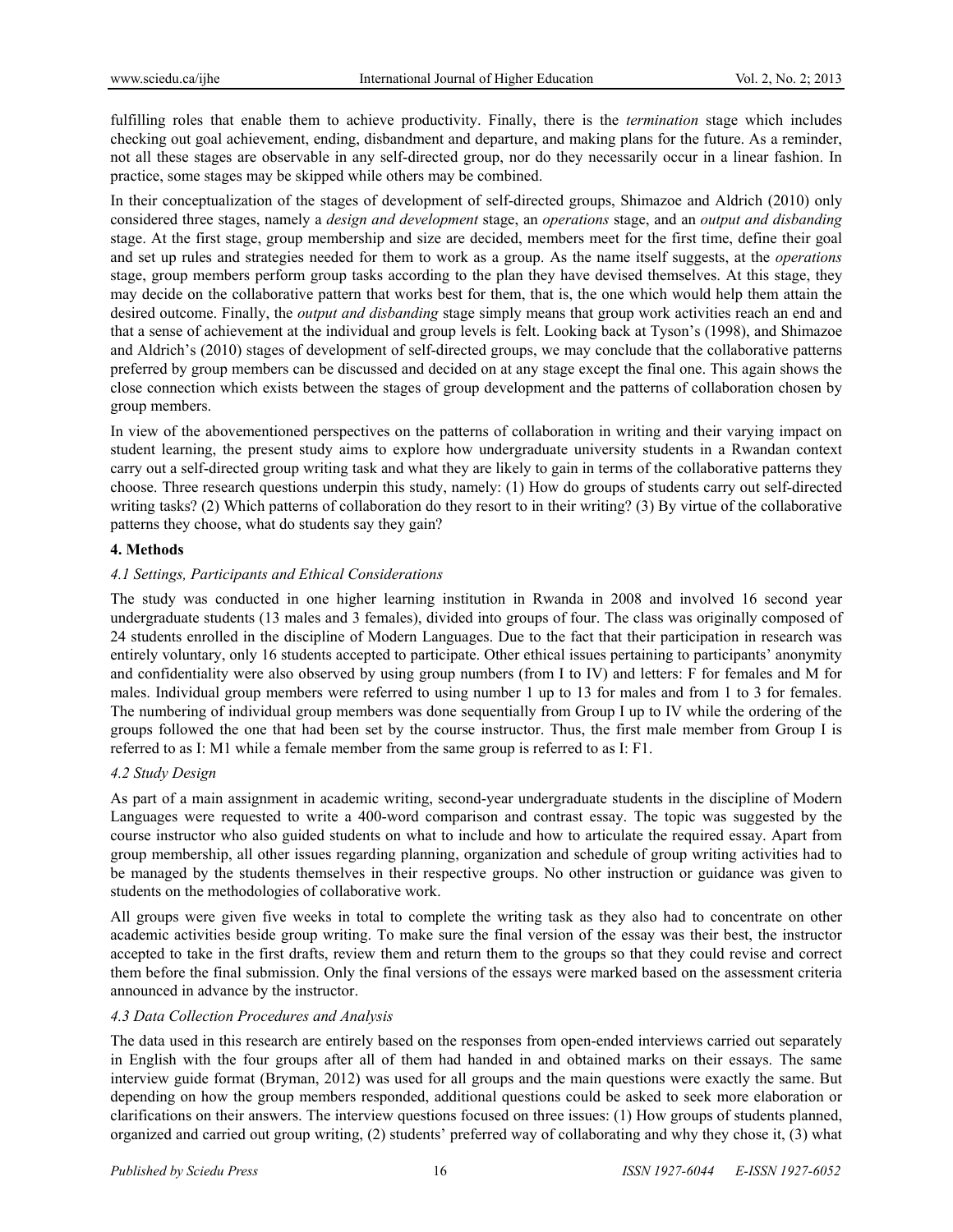students felt they gained from their collaboration. All interview responses were audio-recorded, each lasting 25 minutes on average (see Appendix I for interview guide).

To analyze the data, all audio-recorded interview responses were transcribed and organized thematically according to the three research questions underpinning this study. Thus, all responses related to students' planning and practice of group writing were arranged together and the same was done for all responses related to students' patterns of collaboration as well as the benefits they allegedly drew from their respective ways of collaborating.

The next step was to carefully read and reread students' responses and try to make meaning out of them by writing short marginal notes and comments. The strategies were inspired by Bryman's (2012) and Lichtman's (2012) methods of analyzing qualitative data. Both authors consider qualitative data analysis as an iterative process of moving from data coding to data reduction (i.e. organizing the generated codes into hierarchical categories and gaining a sense of interconnections between them), and landing on a small number of the most central and most meaningful themes and sub-themes vis-à-vis the research topic. According to Bryman and Lichtman, codes, categories and themes can be identified by looking at the repetitions of words and phrases; the use of concepts, expressions, metaphors and analogies; and through the similarities, differences, contradictions and omissions which emerge from the respondents' answers. Logically, all these elements ought to have a direct bearing with the research questions and research focus and provide the researcher with the basis for his/her theoretical understanding of the data.

In the context of the present study, three themes were generated by selecting the text segments which reflected the most adequate responses to the three main questions, namely, students' understanding and practice of group work, their patterns of collaboration and the type of learning that might have resulted from those patterns. Finally, as a supporting evidence to the selected themes, some interview responses were directly quoted.

### **5. Findings**

The findings focus on the three main themes that were extracted from the students interview responses, namely, how groups of students approached and practiced group writing, the patterns of their collaboration and the type of learning that might have been brought up by those patterns.

## *5.1 Students' Ways of Planning and Organizing Group Writing*

From the students' interview responses, it appears that the four groups of students initiated and organized the group writing assignment quite differently. In Group I, members revealed that from the beginning, it was not easy for them to carry out a writing task together. They indicate that they preferred to work individually at the pre-writing (brainstorming and planning) and composing stages of writing and only met as a group when their individual drafts of the essay were ready. In their responses, one group member admitted that

It is not easy to go somewhere as a group and you start to write with everyone having his own thoughts. But when you turn up after you have already written your thoughts, you put them together with others'. This is what was fair to us given that it helped us work towards the final group draft (I: M1).

As the above verbatim quotation reads, students from Group I found it convenient first to work individually and then meet as a group to make the final version to hand in for marking.

As for Group II, the first thing that group members allegedly did when the writing assignment was handed out was to make sense of the task as a group, understand what exactly to do and how to do it, and agree on the schedule of their meetings. Group members also report that they agreed on a number of ground rules, especially in connection with how to handle any member who would be unable to attend a session. For Group III, members allege that they also chose to meet once and debate the writing task at hand. Then, they decided to divide the essay into two parts and split themselves into two pairs, each pair having to work on its own part of the essay. Finally, the two pairs met to put together their respective parts of the essay and produce the final draft.

Group IV seemingly also had its own arrangement. The first thing that group members show that they did was to meet and discuss the topic so that they make sure that every member understood it clearly. The next step for them was to choose a leader to organize all subsequent group writing sessions and a suitable schedule of meetings. Besides, students report that their leader was in charge of setting the assignment for every member so that when they meet again, he/she had already made up his/her mind on something to contribute. According to the students, this way of group writing continued until they produced the final draft of their written work. However, owing to the novel way of working as a group, students admit that some members did not do what they were expected to do while some others did it badly.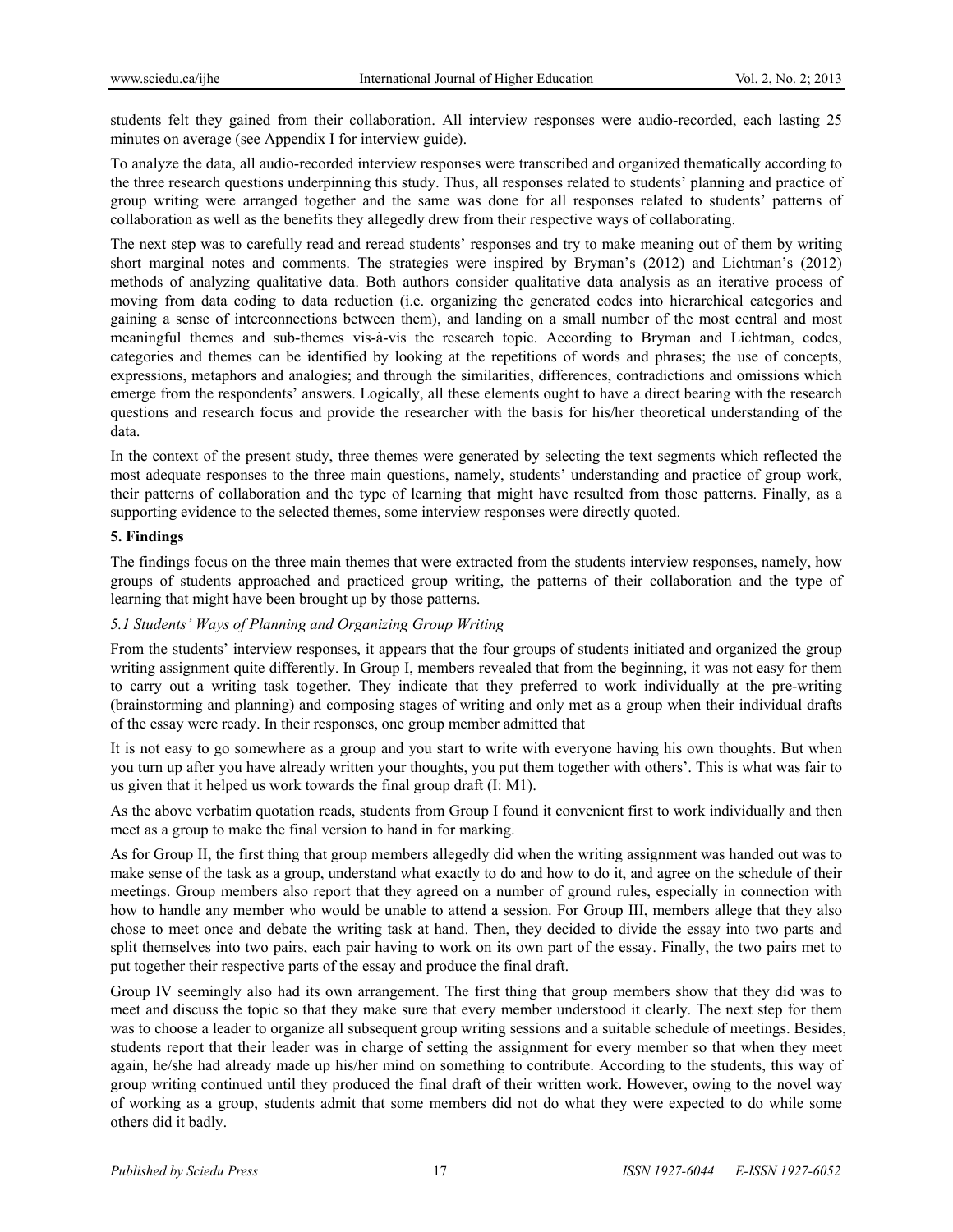## *5.2 Students' Ways of Collaborating*

The way students undertook their group writing tasks determined to some extent the patterns of collaboration that they adopted throughout the rest of their group work. From their responses on how they collaborated, two main patterns could be deduced, namely a highly interactive and collaborative pattern, apparently resorted to by Group II, and a less interactive/less supportive collaboration, mostly preferred by Group I, III and IV. Based on the marks that the groups scored from their essays, there was also a possibility of dividing students into three clusters, namely those scored the lowest mark (65%), those who earned the median mark (72.5%) and those who scored the highest mark (77.5%). Even though some relationship could be established between the grade achieved and the pattern of collaboration chosen, there was not enough evidence to support this. Thus, only two main patterns of collaboration among group members were considered.

Starting from Group I, the participants showed that they found it fair to work separately and only met towards the end of their work in order to put together what they had done individually. When asked whether they found that way of 'collaborating' helpful, one participant said that "had it not been for a group mark, I would have preferred to continue to work alone" (I: M1). The same participant strongly argued for his position saying that "as a group, we could have failed but if you give me the same type of work, I can do it [better] and possibly not come up with the same mistakes as the ones made by our group" (I: M1). It seems the student was assured of his personal writing abilities but did not want to use them to help his peers improve theirs.

Other Group I members did not object to their peer's standpoint vis-à-vis group work as they also confirmed that they reverted to group work towards the final stage simply because all groups had been informed that they would obtain a group mark. In their views, they feigned group work so that they could score a good mark. However, their expectations were not totally achieved because they scored 65% which was the lowest mark obtained among the writing groups involved. Whether the mark was influenced by the group's preferred way of collaborating could not be proven.

As regards Group II, their model of collaboration was to avoid that "one group member ends up producing the whole work for the entire group" (II: M4). By so doing, every time they had agreed to meet "all group members were present" and they all "participated actively in the task" (II: M4). The same participant again emphasizes that they regularly met, participated and discussed together. These statements were exactly echoed by another group member who held that "as a group, we sought to clearly understand what to do before anything else" (II: F2). The strategy used by the group whenever there was a disagreement was that "one of us has to come up with solid ideas and clear examples to convince us, and in this manner, we move on with our work" (II: M5). In my interpretation, all Group II members seem to confirm that this way of collaborating made them score the highest mark (77.5%).

For Group III, the model of collaboration opted for was to divide up the task, work in pairs and finally meet to produce the final work. Even though group members admitted that they had never before worked together, they asserted that they were happy with the collaborative way they devised themselves and their achievement (72.5%) because every member did exactly what he/she was expected to do. To illustrate this, one member explained that "first, we shared and discussed what we had done in pairs and then all of us [four] met to make one essay by examining the extent to which we had met all set requirements" (III: F3).

The collaborative pattern chosen by Group IV was almost similar to the one adopted by Group III because they both involved some form of division of labour. But instead of working in pairs as in Group III, three of the members of Group IV were given a section of the essay to work on while the fourth member had to oversee all activities and finally bring together all sections to make up one essay. As a common agreement, any member who was able to complete his part of the work was obliged to help the peers. Even though some members allegedly "waited for the very last minute to carry out their duties" (IV: M11) and hence did not perform as expected, all members were satisfied with the mark they obtained (72.5%). According to them, the model of collaboration that they adopted enabled everybody to play a specific role and thus weigh his writing abilities.

## *5.3 Students' Perspectives on the Relevance of Self-directed Writing Groups*

In the course of the interviews with the groups of students, they were asked to articulate their views on what they thought they had learned from writing together, without their instructor's involvement in their respective group working arrangements. The overall picture shows students' mixed reactions towards the relevance of self-directed group works. Members of Group I, for instance, did not readily appreciate working together as they insisted on "it would have been better for the lecturer to set individual writing tasks, assess them and provide individual marks" (I: M1). However, in a slightly nuanced manner, another group member argued that it is better to be assigned both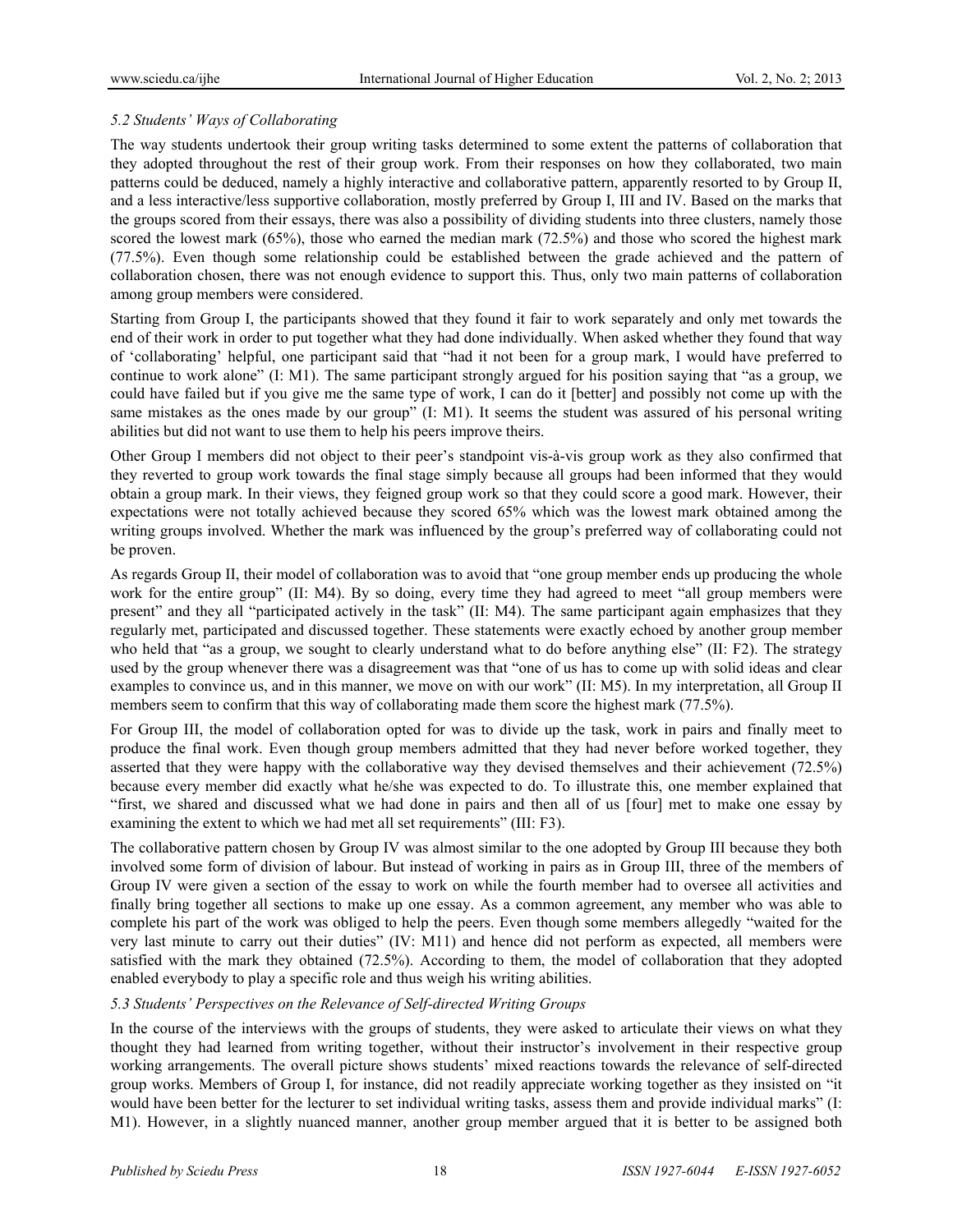individual and group writing tasks because "when you work in groups and you are not as bright as your fellows, you can gain support from them and score good marks even when your personal contribution to group work is not that great" (I: F1). While the first participant categorically opposes group work, the second participant acknowledges that it always makes sense to assess students by the abilities to work alone and in groups. Surprisingly, she tends to look at group work as a means to obtain good marks only.

For Group II, the attitude towards group work was generally positive as members confidently explained what they had gained: "We don't have the same knowledge and same understanding [of issues]. So when one of us was stuck, we were always here to support him [or her]. We learned from one another; it was a very good and enriching experience for us" (II: F2). The positive attitude towards group work was also shared by the members of Group III. On the whole, they indicated that working in groups was "a good and helpful method because everything was relatively well organized and there was no particular problem" (III: F3). However helpful group works could be, students lamented the fact that the former were not frequently organized in other courses and that there was still heavy reliance on individual works. For Group IV, working as a group was not easy at the early stages but to some extent, it turned out to be beneficial. For this, one participant argued that "it is good because it helps students to learn much from one another" (IV: M11). Another participant added that "it has helped us to learn more and master this type of writing" (IV: M13).

Despite the overall positive attitude manifested by the students towards group work, all of them complained about the large amount of time it takes. Some of the challenges they allegedly faced were related to understanding the relevance of group work and knowing how to organize themselves, especially when it comes to writing together. In their opinion, some students argued that they had different writing abilities, so they would prefer to handle all writing-related tasks individually. Owing to this feeling of different writing abilities, some disagreements and tensions among the group members were unavoidable: "The [writing] task itself may be easy but getting all group members to grasp it in the same manner is a real headache. A lot of time was wasted here while trying to agree on the exact path to follow" (II: M4). In these circumstances, the challenge was not just to agree on what to write about but also how to plan, organize and work as a group.

Other challenges include students' observation that despite the long hours that they had spent on group writing and the feedback they had obtained and worked on, their essays still presented some shortcomings. Among these shortcomings, there were those related to cohesion and coherence, essay structure and organization, sentence construction, word choice as well as the use of tenses. However, all students mentioned that they were happy with the feedback they had obtained from their instructor and the final result. In their responses, they acknowledged that they were not yet familiar with writing together and were requesting more group-based assignments. In brief, their opinions suggest that more support and follow up from the instructor were still needed to improve their group-based writing.

## **6. Discussion**

This study has focused on how undergraduate university students in Rwanda carry out self-directed group writing and what they are likely to gain from their way of working together. The findings show that students resorted to different patterns of collaboration, which were the result of the way they understood, planned, organized and valued group work and collaboration. There are also some reasons to believe that the way students collaborated had some influence on what they felt they gained from group work.

Looking back at the way students' groups started and developed, we may argue that all but one stages of group development out of six proposed by Tyson (1998) were observed by the four groups involved in the present study. Only the *pre-group* stage, which normally consists of deciding on group membership and participants' roles, was omitted. In fact, given that group membership had been decided by the writing instructor, students had to proceed to the *forming* stage (i.e. meeting for the first time and planning what to do). As for Shimazoe and Aldrich's (2010) conceptualization of stages of group development, we may assert that all stages they proposed were observed by the four groups of students.

As it appears in students' responses, the *forming* stage (Tyson, 1998) or *design and development* stage (Shimazoe & Aldrich, 2010) was the most crucial for all groups, as it determined the nature of group collaboration that was going to follow. Despite the slight differences in the way they carried out their group work, it seems that Group I, III and IV resorted to the *co-publishing* form of collaboration (Saunders, 1989). This can be seen by the fact that all members from those groups mentioned that they accepted to meet and plan their writing together. Due to some kind of resistance to group work (Group I) or the form of collaboration that was found more convenient (Group III and IV), group members agreed to divide up the writing task and only meet to work on, put together, critically review and proofread the final text before handing it in. In other words, members from three groups endorsed the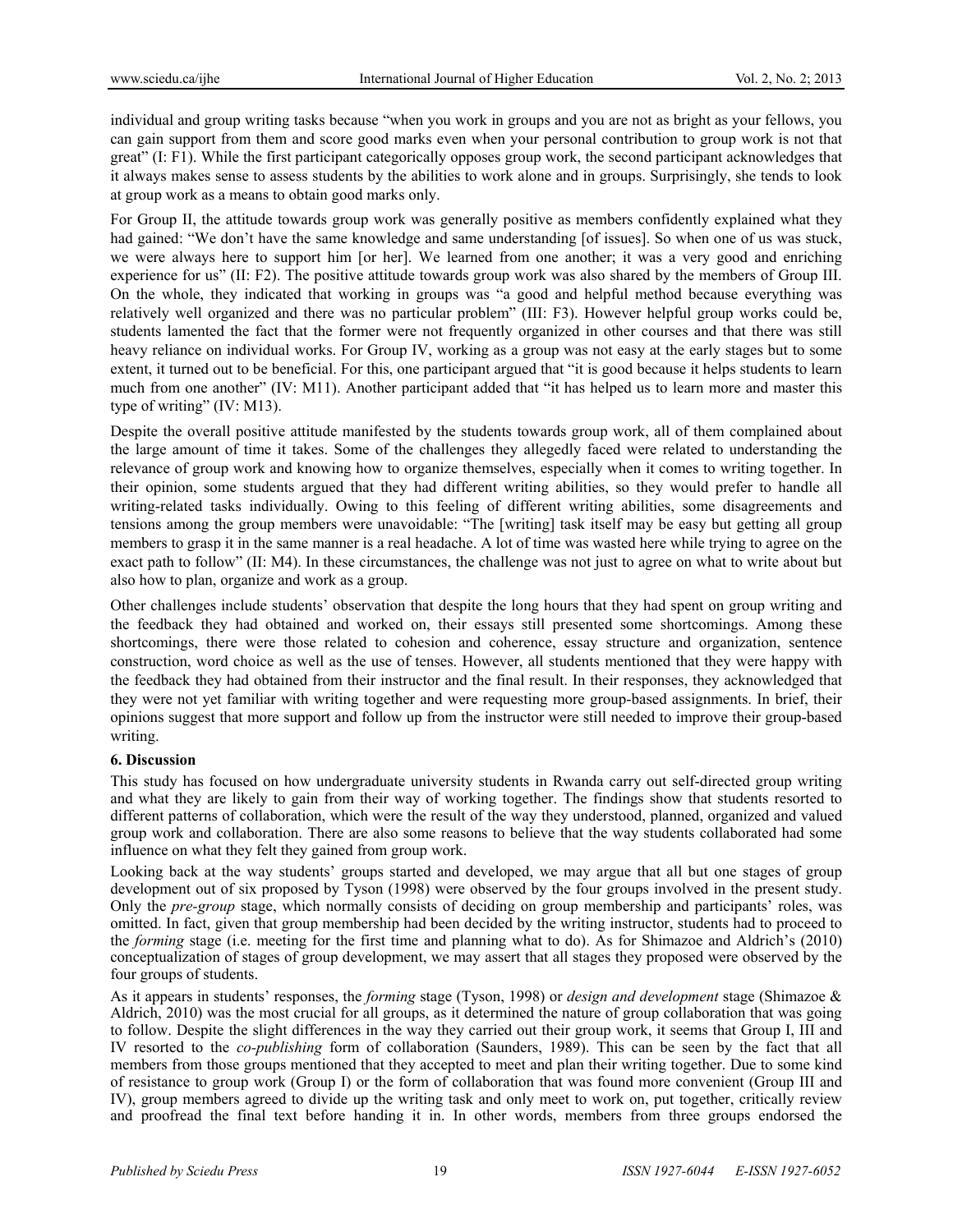responsibility for the group work produced. The critical reviews made by group members among themselves also suggest the *workshopping* form of collaboration advanced by Reither and Vipond (1989).

In terms of Storch's (2002) models of collaborative writing, Group I, III and IV would be assimilated either to the *dominant/dominant* or *expert/novice* patterns of collaboration. The same groups can also fit in the *authoritative/responsive* and *dominant/withdrawn* ways of collaborating propounded by Li and Zhu (2013). In Group I, for instance, one participant argued that he could have handled the writing task alone, had it not been an obligation from the writing instructor to only consider group essays. As we did not observe the group's writing sessions, we can imagine that his group members manifested the same dominant behaviour (which might have prompted the group to score the lowest mark of all) by only accepting to share the group's final product. We can also imagine that other group members recognized one participant's writing abilities and simply acted when they were encouraged to so.

Still in connection with the collaborative patterns chosen by the concerned groups, we may argue that only Group II adopted an effective and fully collaborative behaviour, which possibly prompted them to score the highest mark. In their responses, members of Group II indicated that they planned, worked together on all parts of their writing, contributed more or less equally and amply discussed their ideas until they reached the final version of their essay. In Reither and Vipond's (1989) terms, this form of collaboration would be regarded as *co-authoring*, which is equivalent to Saunders's (1989) *co-writing*, Storch's (2002) *collaborative interaction* or Li and Zhu's (2013) *collective contribution/mutual support*.

The findings from this study also show that students' ways of organizing group writing and collaborating still present some challenges. Some of these challenges are linked with the way some students still consider writing as an activity to be carried out individually and thus shy away from anything related to collaboration. In terms of writing in a second or foreign language, this negative attitude towards group work could be justified by the lack of confidence in that language (Storch, 2005), which may prompt some members to feel isolated and just remain as observers. It may also originate from group incompatibility, which could lead some members to dominate all group sessions. Other students who oppose group work mainly complain about the huge amount of time that could be spent on it, hence depicting an unlikely situation outside school. Still others who are supportive of group work clearly mention that they need more group-based academic assignments in various disciplines so that they really become acquainted with what group work is all about and its tangible benefits.

As a means to overcome all those group-related challenges, Storch (2005), Burdett (2007), Hassanien (2007), and Shimazoe and Aldrich's (2010) remind us that effective collaboration among student groups is not produced simply by requesting students to work in groups. In other words, the effectiveness of working in groups is something that develops gradually with continued support, guidance and training from a more knowledgeable person. In the context of the present study, this person would be the course instructor. Thus, it is the responsibility of the course instructor to make sure that students clearly understand the value of collaborative work before they embark on it.

## **7. Conclusion**

This study investigates the relevance of group-based learning, team work and collaboration in higher education by examining what university students in a specific context know about them, how they go about them and what they say they gain from them. Their responses shed some light on what students not very familiar with group work are likely to achieve when they are left to work on their own. The study also shows the concerned instructors in what ways and where to intervene in order to improve the outcome for all student writing groups, especially those using English as a foreign language. Thus, the study contributes to existing research on the value of collaborative work in education, its specific application to the domain of EFL academic writing and how students in a specific context experience it.

However, the data used in this study were limited to a small sample of student groups performing an English writing task and involving only one class and one academic discipline. Thus, further research including larger samples from various disciplines is needed to provide a wider scope to the findings. Given the crucial role to be played by the course instructors in making group work a learning opportunity for students, it is advisable that they incorporate it in their courses. For this to happen, course instructors themselves need to understand the importance of group work, how it is organized and how it is likely to support teaching and learning.

### **References**

- Andersson, I., Kagwesage, A.M., & Rusanganwa, J. (2012). Negotiating meaning in multilingual group work: A case study of higher education in Rwanda. *International Journal of Bilingual Education and Bilingualism*. http://dx.doi.org/10.1080/13670050.2012.695771
- Bonanno, H., Jones, J., & English, L. (1998). Improving group satisfaction: Making groups work in a first-year undergraduate course. *Teaching in Higher Education*, *3*(3), 365-382. http://dx.doi.org/10.1080/1356215980030306
- Bourner, J., Hughes, M., & Bourner, T. (2001). First-year undergraduate experiences of group project work. *Assessment & Evaluation in Higher Education*, *26*(1), 19-39. http://dx.doi.org/10.1080/02602930020022264